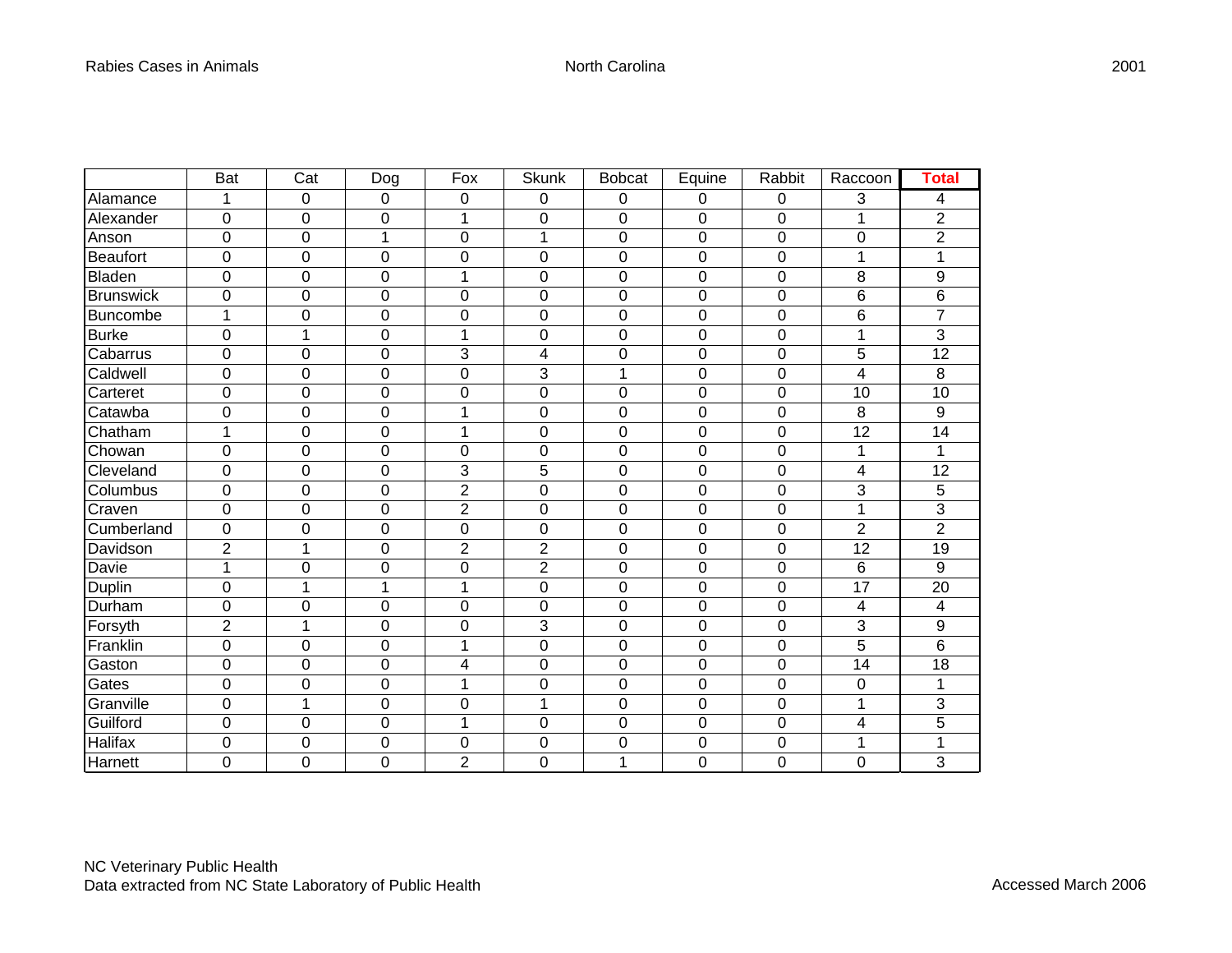|             | <b>Bat</b>     | $\overline{\text{Cat}}$ | <b>Dog</b>     | Fox            | <b>Skunk</b>            | <b>Bobcat</b>  | Equine           | Rabbit | Raccoon                  | Total           |
|-------------|----------------|-------------------------|----------------|----------------|-------------------------|----------------|------------------|--------|--------------------------|-----------------|
| Henderson   | 1              | 0                       | 0              | 0              | 2                       | 0              | 1                | 0      | 29                       | 33              |
| Hoke        | 0              | $\mathbf 0$             | 0              | $\mathbf 0$    | 0                       | $\mathbf 0$    | 0                | 0      | 1                        | 1               |
| Iredell     | $\mathbf{1}$   | $\mathbf 0$             | 0              | 1              | 3                       | $\mathbf 0$    | $\boldsymbol{0}$ | 0      | 6                        | 11              |
| Jackson     | 1              | $\mathbf 0$             | 0              | 0              | 0                       | 0              | 0                | 0      | $\mathbf 0$              | 1               |
| Johnston    | 0              | $\mathbf 0$             | 0              | $\mathbf 0$    | 0                       | 0              | $\mathbf 0$      | 0      | 3                        | 3               |
| Jones       | 0              | $\boldsymbol{0}$        | 0              | 0              | 0                       | 0              | $\mathbf 0$      | 0      | 3                        | 3               |
| Lee         | 1              | $\mathbf{1}$            | 0              | $\mathbf 0$    | 0                       | $\mathbf 0$    | $\mathbf 0$      | 0      | 4                        | $\overline{6}$  |
| Lenoir      | 0              | $\mathbf 0$             | 0              | $\mathbf 2$    | 0                       | $\mathbf 0$    | $\mathbf 0$      | 0      | 5                        | $\overline{7}$  |
| Lincoln     | 0              | $\mathbf 0$             | 0              | $\mathbf 0$    | 1                       | $\mathbf 0$    | $\mathbf 0$      | 0      | $\mathbf 0$              | 1               |
| Mecklenburg | 5              | $\mathbf 0$             | $\overline{2}$ | $\overline{2}$ | 0                       | $\overline{0}$ | $\mathbf 0$      | 0      | 17                       | 26              |
| Montgomery  | 0              | $\pmb{0}$               | 0              | 1              | $\overline{\mathbf{c}}$ | 0              | $\pmb{0}$        | 0      | $\overline{\mathcal{A}}$ | $\overline{7}$  |
| Moore       | 0              | $\overline{2}$          | 0              | $\overline{2}$ | 0                       | 0              | 0                | 0      | 6                        | 10              |
| Nash        | $\overline{0}$ | $\mathbf 0$             | 0              | $\overline{0}$ | 0                       | 1              | $\mathbf 0$      | 0      | 4                        | 5               |
| New Hanover | 0              | $\mathbf 0$             | 0              | 1              | 0                       | 0              | 0                | 0      | 1                        | $\overline{2}$  |
| Northampton | 0              | $\mathbf 0$             | 0              | $\mathbf 0$    | $\overline{2}$          | $\mathbf 0$    | $\mathbf 0$      | 0      | $\overline{2}$           | 4               |
| Onslow      | 1              | $\mathbf 0$             | 0              | $\overline{0}$ | 0                       | 1              | $\mathbf 0$      | 0      | 1                        | 3               |
| Orange      | 0              | $\mathbf 0$             | 0              | 1              | 0                       | $\mathbf 0$    | $\mathbf 0$      | 0      | 9                        | 10              |
| Pasquotank  | $\mathbf{1}$   | $\mathbf 0$             | 0              | $\mathbf 0$    | 0                       | $\mathbf 0$    | $\mathbf 0$      | 0      | 3                        | 4               |
| Pender      | 0              | $\mathbf 0$             | 0              | $\overline{2}$ | 0                       | $\mathbf 0$    | $\mathbf 0$      | 0      | 6                        | 8               |
| Perquimans  | $\overline{0}$ | $\mathbf 0$             | 0              | $\mathbf 0$    | 0                       | $\mathbf 0$    | $\mathbf 0$      | 0      | 1                        | 1               |
| Person      | 0              | $\mathbf 0$             | 0              | 1              | $\mathbf 1$             | 0              | $\mathbf 0$      | 0      | 1                        | 3               |
| Pitt        | 0              | $\mathbf 0$             | 0              | $\mathbf 0$    | 0                       | $\mathbf 0$    | $\mathbf 0$      | 0      | 5                        | 5               |
| Polk        | 0              | $\mathbf 0$             | 0              | $\overline{0}$ | $\overline{2}$          | $\mathbf 0$    | $\mathbf 0$      | 0      | 4                        | 6               |
| Randolph    | $\overline{c}$ | 1                       | 0              | 1              | $\overline{2}$          | $\mathbf 0$    | $\mathbf 0$      | 0      | 7                        | 13              |
| Richmond    | $\overline{0}$ | $\mathbf 0$             | 0              | 1              | 0                       | $\overline{0}$ | $\mathbf 0$      | 0      | $\overline{2}$           | 3               |
| Robeson     | 0              | 1                       | 0              | 0              | 0                       | $\pmb{0}$      | $\mathbf 0$      | 0      | 1                        | $\overline{2}$  |
| Rockingham  | 0              | $\mathbf 0$             | 0              | $\mathbf 0$    | 0                       | $\mathbf 0$    | 0                | 0      | 4                        | 4               |
| Rowan       | $\overline{2}$ | $\mathbf 0$             | 0              | $\overline{2}$ | 6                       | $\mathbf 0$    | $\boldsymbol{0}$ | 0      | 4                        | 14              |
| Rutherford  | 0              | $\mathbf 0$             | 0              | $\overline{2}$ | $\overline{c}$          | 0              | $\mathbf 0$      | 0      | 3                        | 7               |
| Sampson     | 1              | 0                       | 0              | 1              | 0                       | $\overline{0}$ | 0                | 0      | 8                        | $\overline{10}$ |